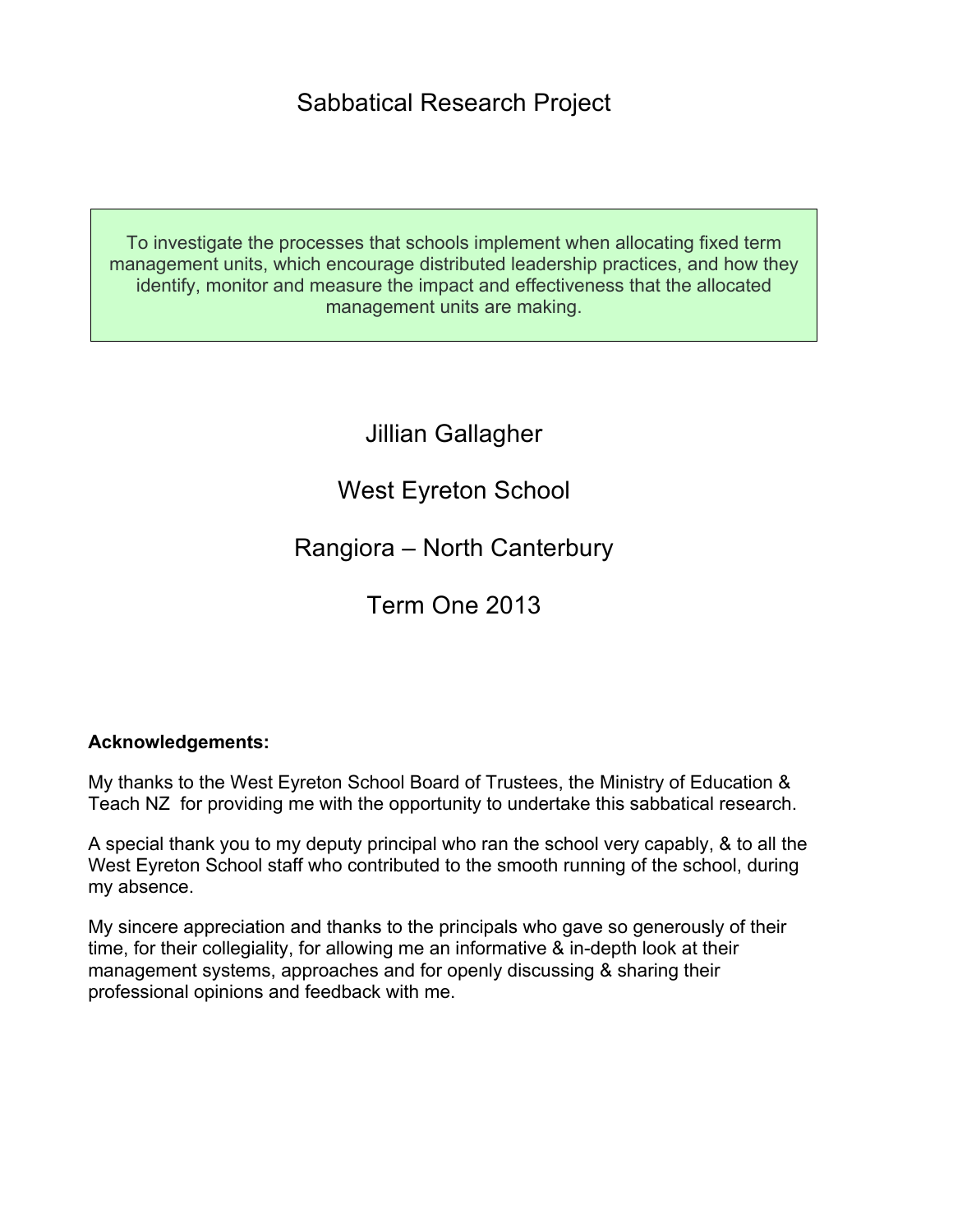# **Benefits of the Sabbatical:**

After 30+ years in the teaching service, eleven of these years as Principal, I have valued the opportunity to step outside of my school and to have quality time to pursue my sabbatical goals. The learning gained will stand me in good stead for subsequent years in my leadership role and will assist me to continue to grow my school's leadership positions to support the strategic direction.

This sabbatical has provided me with new insights into implementation processes and will enable me to deliver an improved process for unit management at my own school.

I have valued the opportunity to learn ways that other principals identify & encourage applicants in the allocation of management units, how they consult with staff to convey the purpose & the intended outcomes of the units and their monitoring systems.

#### **Rationale:**

- To investigate the processes that schools implement when allocating fixed term management units which encourage distributed leadership practices in their schools
- To investigate how schools identify, monitor & measure the impact & effectiveness that the allocated management units are making

# **Purpose of the Sabbatical:**

West Eyreton School's Values are:

• Excellence, Empathy, Effort, Example, Enterprise

Leadership Aim:

- To grow leaders who reflect these values, who are future focused and are prepared to take on lifelong learning that in turn brings sustainable benefits for our school & our pupils
- To develop practices in the allocation of management units which staff will see the value in being a part of

At West Eyreton School the allocation of management units is prioritised towards leading & developing initiatives, which are fundamental to the school's strategic planning, which have a positive impact on learning for pupils.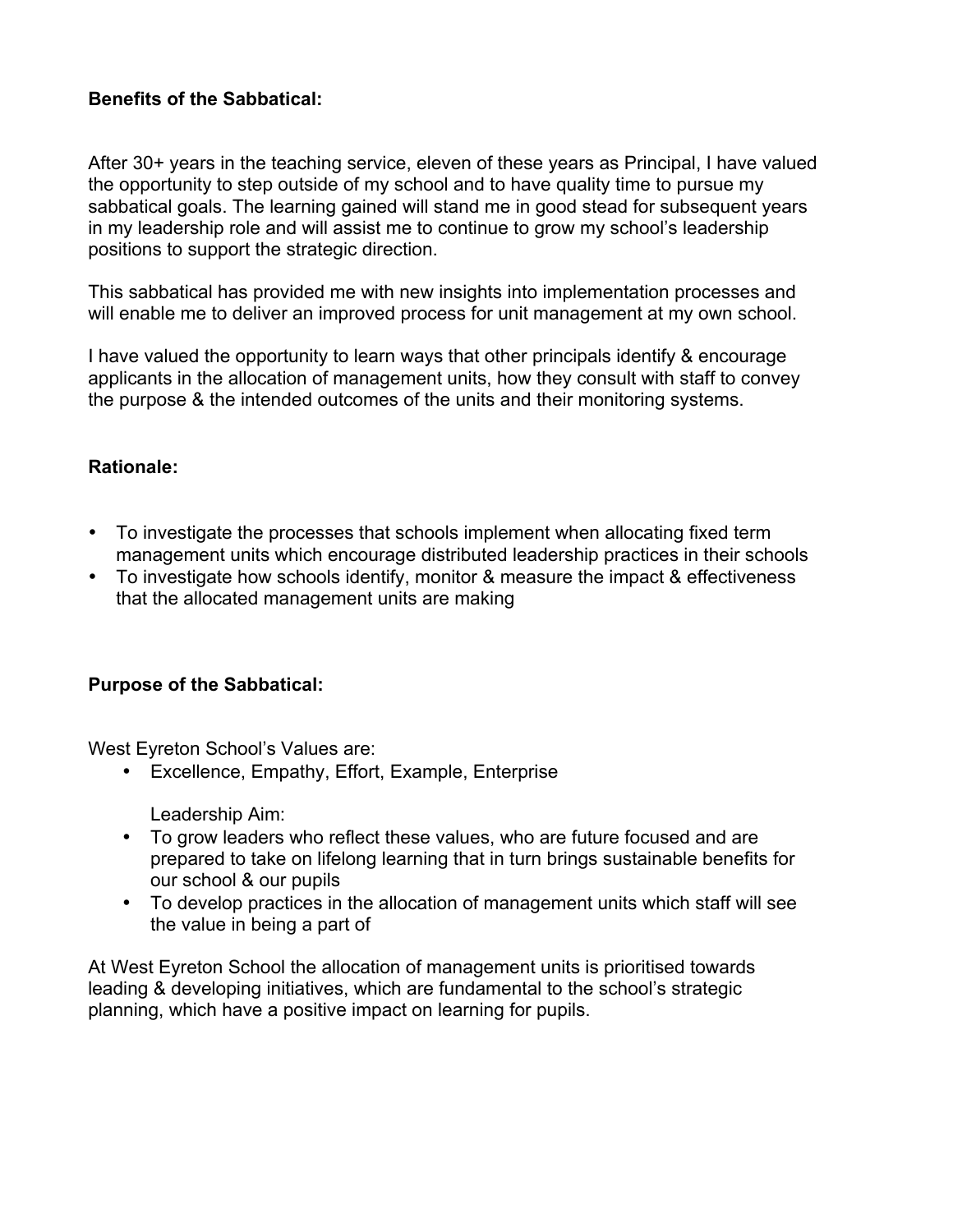# **Background:**

### Excerpts from 'A Model of Educational Leadership / Kiwi Leadership for Principals':

- **Ako – Being a Leader:** *Leaders who take their own learning seriously and keep their own passion for learning alive act as important role models for their schools. Keeping up to date with the evidence for professional leadership in schools is a fundamental expectation of principals and other school leaders.*
- **Developing leaders:** *The principal has a key role in guiding and supporting others to step up as leaders. This is achieved by recognising and developing the leadership potential of teachers. Building leadership capacity in a school increases the opportunities for improving learning outcomes for all students.*

### Excerpts from NZEI Unit Allocation Guidelines:

• *The (new) units will give schools\* an opportunity to consider how they create career pathways for teachers and to rethink the leadership roles they will need for the future. This is an opportunity to consider the ways that these units can best be allocated to distribute leadership and responsibility according to each school's strategic direction. A starting point is the consideration of the school's current leadership roles and how the strategic direction of the school, and the career structure for teachers, can be enhanced by the new units.* 

*This section should be read in conjunction with the PTCA. In particular parts 2.2.1, 3.12 and 9 contain information about units.*

# Key Principles:

*The following six principles should underpin the development of policy/associated procedures in order to determine how units should be allocated within a school:*

- *The unit allocation supports a logical and transparent career structure within the school.*
- *Units are allocated, and new roles created, on the basis of the identified needs of the school.*
- *Units are allocated to provide recognition and reward for leadership and management of teaching and learning, not simply workload.*
- *Allocation of units is based on objective criteria, i.e. to positions rather than to specific people holding positions.*
- *The teaching staff is consulted about the development or review of the unit allocation policy.*
- *The requirements of the PTCA are met.*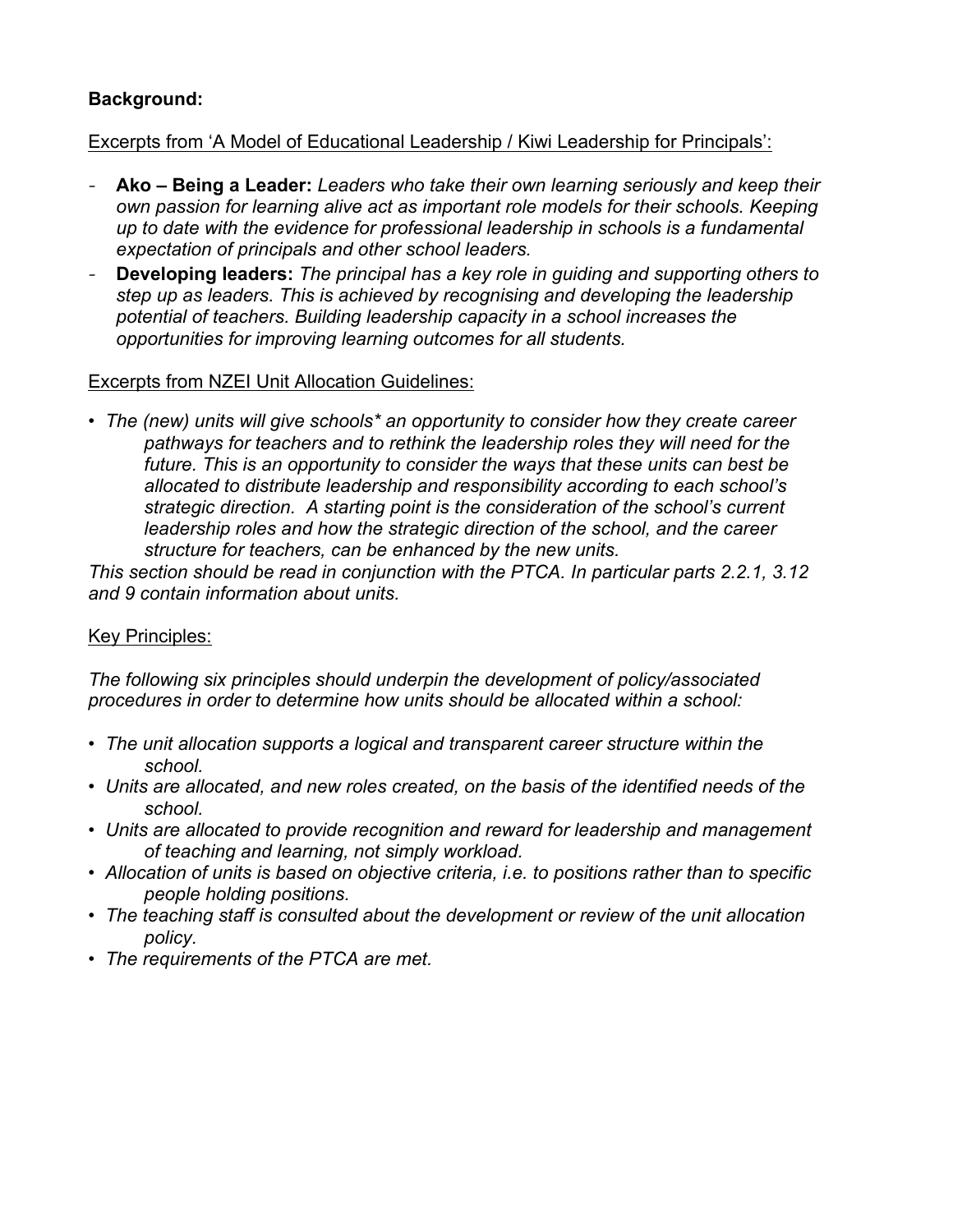### **Methodology:**

In term four 2012, initial contact was made with principals to ask if they would assist me with my sabbatical topic. Early in term one 2013, I contacted each principal to arrange a suitable meeting time and sent them a copy of my sabbatical application outlining the purpose and the scope of the interview questions.

Seven primary school principals were interviewed for this research study, which consisted of a set of eight questions planned to achieve a focused approach around the type of information requested, with the additional objective that data collation would be more straightforward.

The diversity of the schools visited (size, rural/city) and the wealth & quality of the information gained provided excellent data to base my research on. The comprehensive processes that these principals were implementing at their schools were impressive. At the completion of each school visit, I departed with an enriched sense of enthusiasm & passion for principalship.

Following each school visit the data gained from each research question was documented. This was a valuable time to reflect on the ideas gained and the implications/benefits for possible implementation at my own school.

In addition to the school visits, time was spent reading a number of articles and sabbatical reports related to the topics of leadership and the management of units. (Refer Readings)\*

The format of this report has been designed so that the summarised, specific feedback from Principals provides meaningful detail and is of direct benefit to both readers & myself.

| <b>School</b>   | <b>Roll</b> | <b>Year Levels</b> | Location   | <b>Contact</b><br><b>Person</b> |
|-----------------|-------------|--------------------|------------|---------------------------------|
| School 1        | $400+$      | $Y1 - 8$           | Canterbury | Principal                       |
| <b>School 2</b> | $300+$      | $Y1 - 8$           | Canterbury | Principal                       |
| <b>School 3</b> | $200+$      | $Y1 - 8$           | Canterbury | Principal                       |
| School 4        | $300+$      | $Y1 - 8$           | Canterbury | Principal                       |
| <b>School 5</b> | $400+$      | $Y1 - 8$           | Canterbury | Principal                       |
| School 6        | $500+$      | $Y1 - 8$           | Canterbury | Principal                       |
| <b>School 7</b> | $600+$      | $Y1 - 8$           | Canterbury | Principal                       |

#### **Schools Visited:**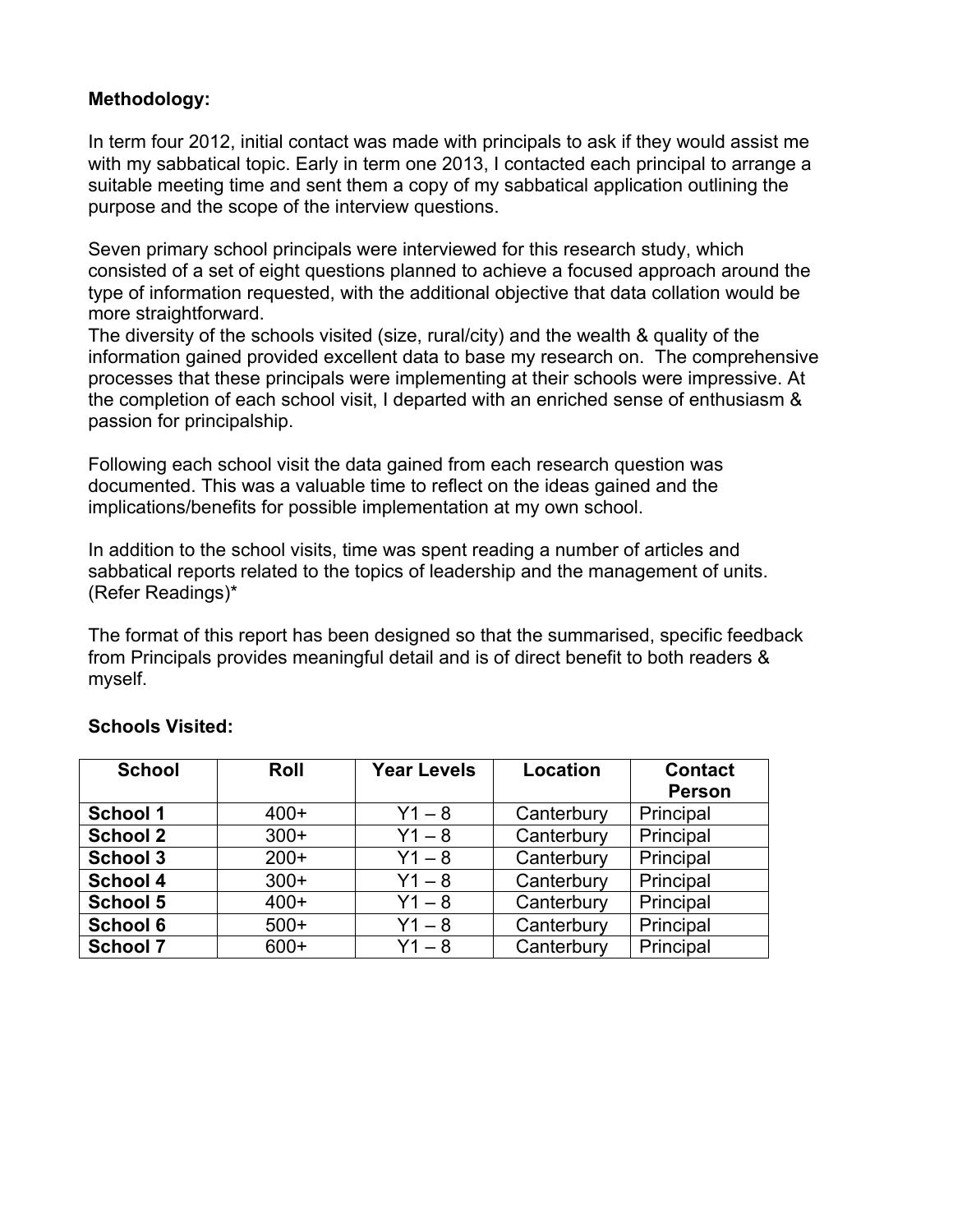# **Eight Key Questions – Summary of Findings from School Visits:**

#### **Question 1: How do schools identify school needs for a FTU (fixed term unit)? What criteria do they use?**

- 1. Most schools use the Strategic Plan as their starting point then make links to the annual planning when identifying the FTU's; one school includes the Strategic Plan but does not necessarily start with this.
- 2. In most schools the Principal & senior management team meet in term four to:
- Review the annual plan; a needs analysis determines the school's needs & priorities
- Look at foci for the coming year in terms of curriculum the jobs that need to be retained / student achievement data / maintaining a curriculum focus
- Identify what has been achieved in the current year and what's coming up for the next year; professional opportunities for learning for the following year
- Identify areas to develop further e.g. new directions, initiatives, creativity

One school focuses on 3 Guiding Principles - embedded across all school areas:

- a) Personalisation/differentiation One size does not fit all
- b) Research based practice Rich in data and information
- c) Asset based Development Engaging with stake holders before during and after any process
- 3. A range of criteria is identified to receive FTU's e.g.
- Those which require a lot of leadership or organisation e.g. staff professional learning PD/contracts
- A need to assist procedural areas of the school e.g. Library needs to work well; areas crucial to the organisation of the school
- Roles that are the largest with more leadership / workload than others
- Areas which take time out of normal classroom responsibility

### **Question 2: How do Principals consult with staff and how do they allocate the FTU's?**

A wealth of information was gained around each school's consultation practices. For the purpose of this report I have greatly summarised this information:

- Most schools allocated the FTU's at the end of the year with one school allocating at the start of the year so new staff had the opportunity to apply to take on leadership – in this case, the FTU's were outlined and advertised to staff on the Teacher Only Day.
- Most schools advertised the FTU's criteria / number of units without names beside them so all staff could apply –some schools tagged the FTU roles e.g. there is an expectation that the leaders of a first year of professional learning PD would opt again for following year; others didn't tag regardless of whether someone had previously held the role or not.
- In most schools the principal with their senior management teams identified the areas to receive FTU's and consulted / asked for feedback by staff – staff feedback / ideas were considered / listened to / FTU's may be tweaked/modified before they were finalised for staff to apply for.
- Preceding the above, three of the schools also put out a questionnaire asking staff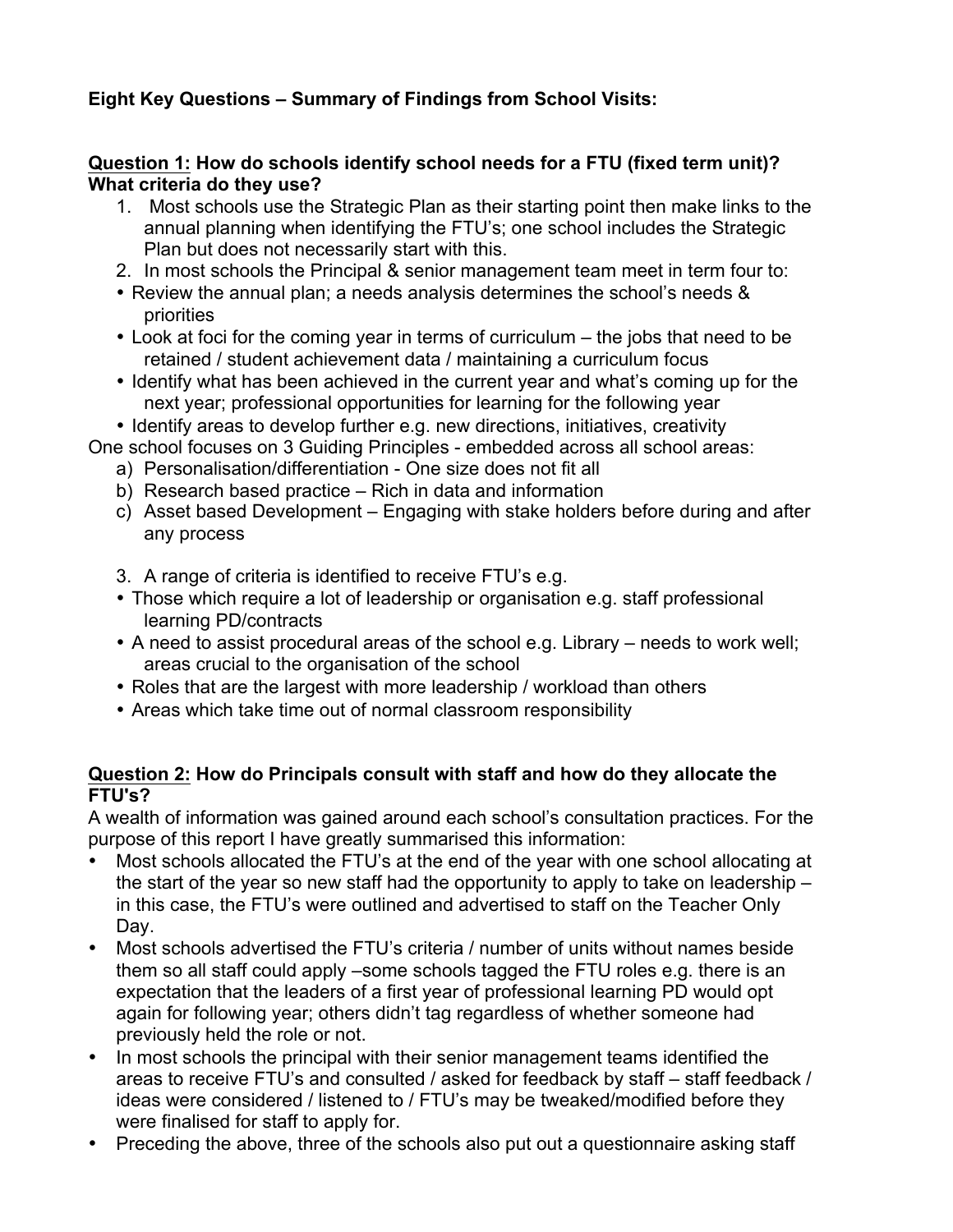for their suggestions for areas of school responsibilities (with and without FTU's) - the principal collated these to discuss with the senior management team (SM Team) when they met to identify areas to be allocated a FTU.

- There was a general consensus from all schools that either the Principal and / or the SM Team determined the final criteria / FTU roles / positions and the final recipients. If more than one staff member applied for a FTU then the principal / SM Team held an interview – if one of the applicants was a member of the SM Team then the principal interviewed and appointed the recipient.
- Most schools make the fixed term units available to all teaching staff including their permanent unit holders but some initially offered them to non-unit holders – the SM Team can then apply for a fixed term unit if not allocated.
- The final decision as to who was allocated a fixed term unit was the responsibility of the Principal.

# **Question 3: How is the FTU set out - hours, expectations, and achievement of goals, sustainability? How do they write up the proposals?**

- Clear expectations are set out on the job description defining the generic key tasks & intended outcomes to be achieved.
- The number of hours to be worked for the unit is not stipulated the FTU expectations are set out in written form, & are also conveyed at a meeting to discuss the key tasks of the job descriptions e.g. at one school each FTU recipient fills out a FT Responsibility agreement. Not all units were evenly balanced in the terms of workload.
- The FTU holder has an opportunity to feed into the action plans as well as contributing new goals & outcomes throughout the year.
- Some schools set out the job descriptions at the expression of interest stage and some principals meet with the FTU recipient to collaboratively map out the job description and action planning.
- Principals meet with the FTU holder both informally & formally with one school also delegating responsibility for FTU self-review to their DP.
- The achieved FTU outcomes form part of schools' end of year reviews, which contribute to the development of the coming year's annual planning. The decision to retain a FTU for a further period was based on the end of year review.

# **Question 4: How do schools provide support & guidance to the unit holders – i.e. what involvement does the Principal, BOT, DP's, teaching staff have throughout the process? How do other key players at the school become part of the new developments & initiatives?**

Principals gave the following examples:

- An inclusive model is important i.e. the involvement & support by the principal and staff; setting up curriculum teams comprised of team members as the key players who have a responsibility to work with and to provide support to the FTU holder as part of their team roles. In one school, the FTU holders have the opportunity to select the team members who could best support them to achieve the intended goals of their unit.
- Engagement by all members of the team is important so strong links are formed with the key players – this enabled teams led by the FTU holder to work effectively to achieve goals as a team. While one person might have a FTU responsibility i.e. a sole function on his or her own - they have to work with others. It is about doing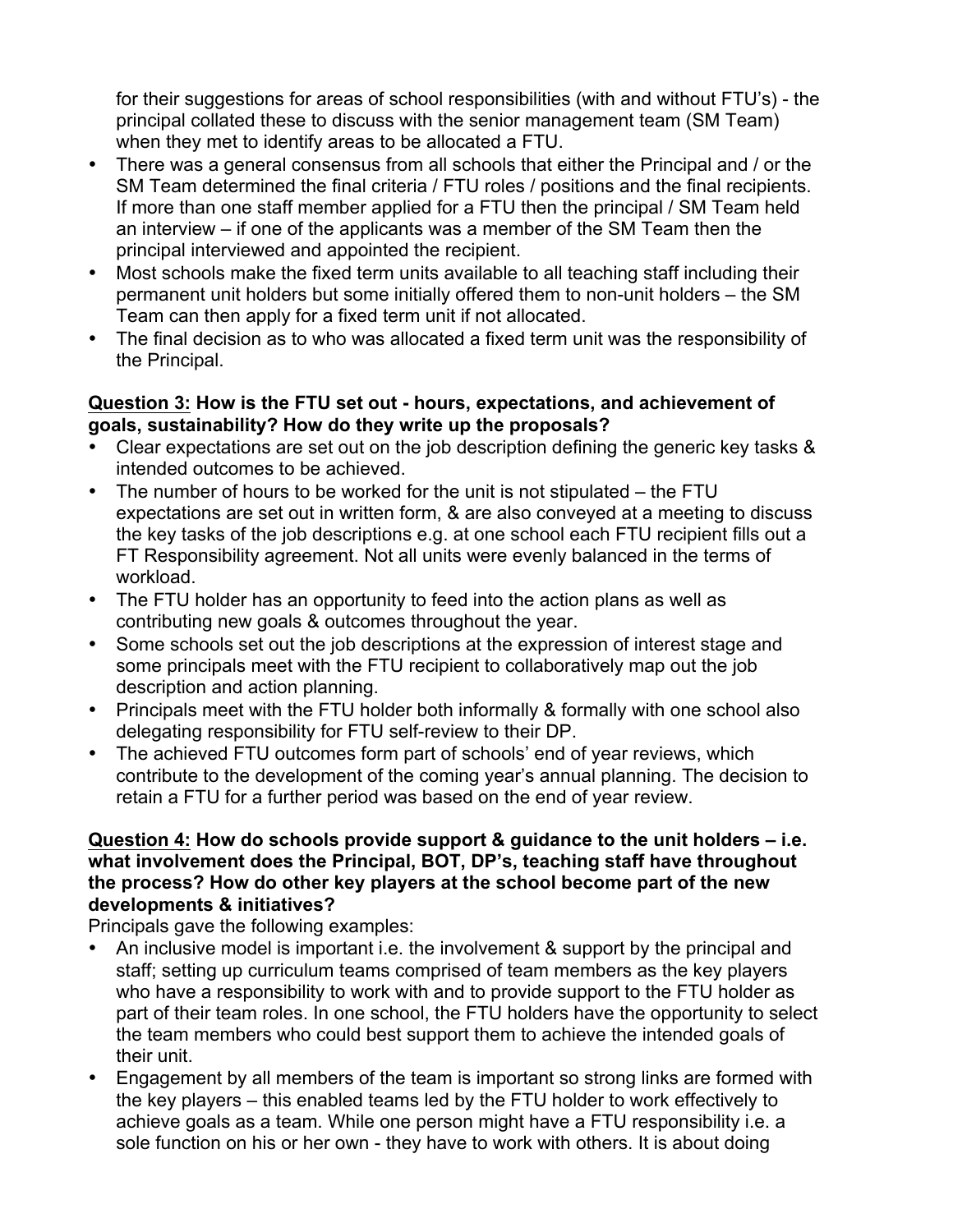things with people & is part of the school vision. One example at a school with larger developments was often the FTU holders will come to SM Team meetings – talk about how things are going; often – senior staff will join a team meeting (but NOT leading) to gain an understanding of how the FTU is going. This is collegial i.e. Team Leader + 3 or 4 teachers

- Support is provided to the FTU holders in a variety of ways by Principals, DP's, team leaders, staff, leadership coaching, professional development & external facilitators– e.g. in one school, all the SM Team are on 'Development' teams lending their support as a team member – this is a great role model for others.
- Boards of trustees are kept informed during the year through either verbal or written reports presented by the principal; BOT staff trustee or the fixed term unit holder.
- Staff meetings are timetabled around the team meetings so staff had ample notice of when they were held, the purpose of meetings and what their involvement was e.g. responsibility to provide in – house PD
- Clear information is provided at the start of the unit to the FTU holder e.g. outlining the workload factor & additional support at the start of the unit / principals meet to discuss and frame up the job descriptions with the unit holders; conversations are held with FTU holders about what the job looks like; consistency around the action plan is developed by the Principal which the unit holder can then feed into.
- For most schools release time was not a given but the FTU holder had the opportunity to discuss any needs with the principal.

#### **Question 5: How do schools measure & evaluate the work undertaken by the unit holder – are units automatically paid out or do they need to achieve measurable outcomes termly? – How are these outcomes identified, developed and monitored?**

- In all schools the units are paid out for the full term of the unit some feedback given was that pay based on the unit holder's performance was seen as constituting performance pay.
- Checkpoints & informal meetings are held: if the intended goals are not being achieved & then not included on the FTU holder's goals for the following term then the Principal will discuss this with them as the Principal wants teachers to be open about what has / hasn't been achieved each term; the Principal can see at staff PD sessions that the FTUs criteria are being carried out – is also kept informed through observations & staff/ parent/ pupils' involvement.

# **Question 6: How is the unit assessed for value & completion? Benefits to the school?**

Principals commented that the benefits of the FTU's were assessed:

- Based on the FTU reports to the BOT outlining what difference has been made these outline the benefits to the school + recommendations for further developments
- Based on the FTU holder's work with & consultation at staff meetings / team meetings
- Based on appraisals during the year & / or self reviews by the FTU holder (some with senior management) & the principal reflects on these
- The evidence seen in data to the MOE e.g. the FTU criteria completion / if exceeded / or not effective then reshapes the next year's goals
- Generally, from the end of Term 3 onwards, before identifying units or new units for the following year, the principal and the SM Team will meet over a number of days to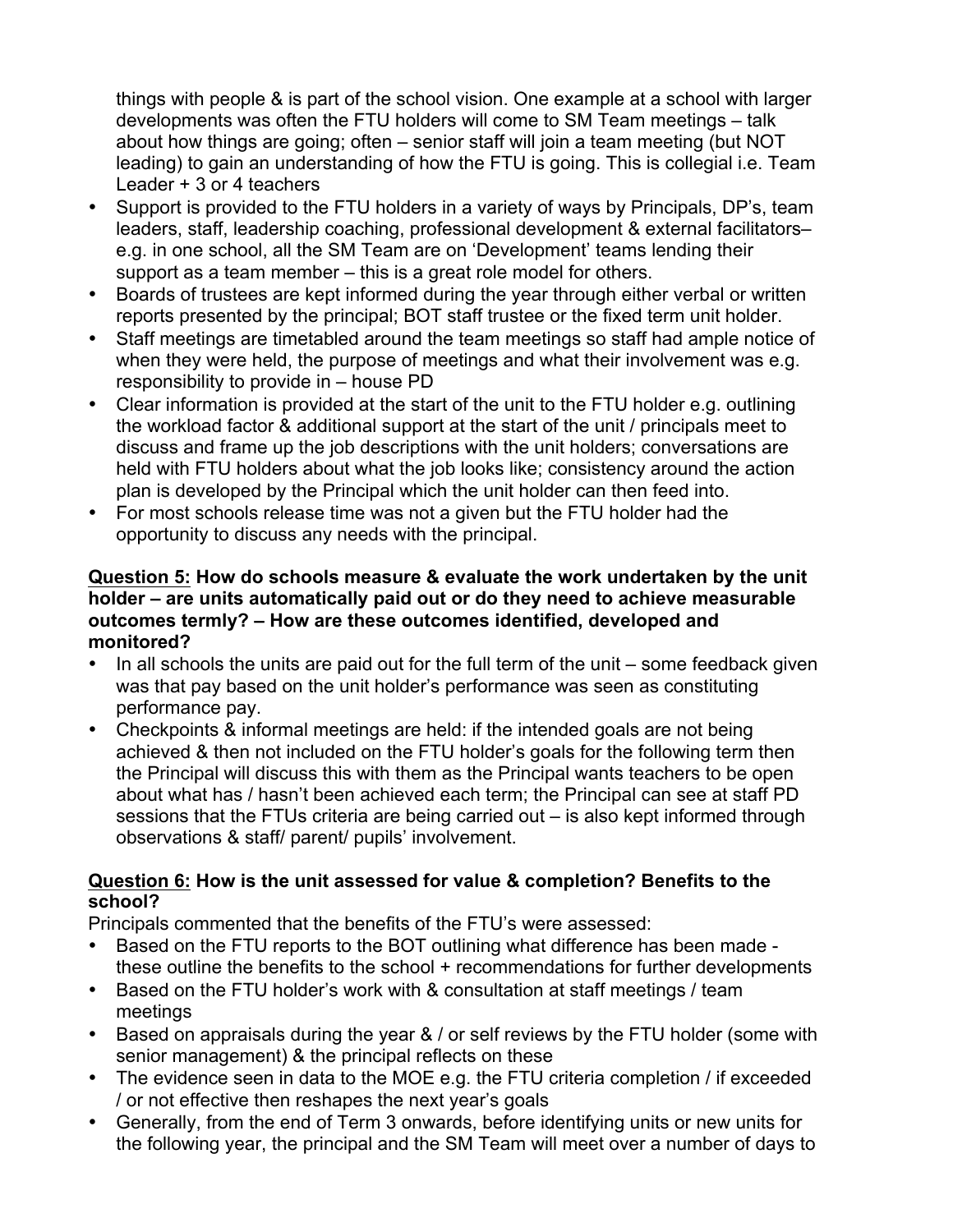reflect on the school's needs going forward. The principal and the SM Team discuss how effective the FTU was. The review of the annual plan at the end of the year then leads back to the start of the cycle.

#### **Question 7: What responsibility does the recipient have to report back on the value of what has been achieved i.e. outcomes?**

A range of formal & informal reporting processes are employed by schools for the unit holder to provide updates on progress made at key points during the year: These include:

- Informal conversations with the principal during the year with formal written reports each term and at the end of year to the BOT
- Informal periodic conversations with the principal during the year with a formal self review written by the FTU holder at the Term 3 appraisal time; the principal also writes a FTU report and this becomes an appendix to the FTU holder's formal appraisal report
- Informal meetings with the principal: some FTU holders report to the BOT and others to staff meetings. Some FTU holders fill out a 'Responsibilities Review' of the FTU work; the principal keeps appraisals focused on Teaching & Learning not FTU work – they don't allow the FTU to take over the main appraisal focus; no mid year reporting by the FTU holder; the FTU holder does not report to the BOT at the end of the year unless this is part of the FTU responsibility.
- Meeting with the principal at appraisal attestation times x 2 per year which is not in depth as is more about how are they going or if any problems? Are they on track? There's an expectation for completion by the end of T4; a high trust model; the DP reports to the BOT on behalf of each FTU x 1 new FTU per month – this is a short report on progress towards the intended outcomes; the Principal writes a report collaboratively with the FTU on the FTU holder's work (this doesn't go to BOT / Staff). The Principal selects which FTU they collaboratively write reports for as does not do this with all FTU's
- The Principal meets x 2 per year and also has regular meetings with the FTU holders as well as informally with  $\frac{1}{2}$  FTU holders. They ask what's going well? What are frustrations? The FTU holder writes a report at mid year and an end yr report to the BOT + Principal. These look at benefits to the school & recommendations for further developments; all FTU holders list progress to date at mid yr & all FTU holders complete a self appraisal of the expected outcomes before the appraisal meeting at the end of year
- During appraisals the Principal focuses on highlights, frustrations, recommendations for further development; this leads into a review of the Annual Plan for the following year / whether the FTU needs to be continued. Main unit holders are required to write a report to the BOT on progress with an expectation that they will report to the BOT at least x 1 per year but not all FTU holders have to report. In addition, the achievement of goals i.e. specific objectives using a FTU Responsibilities Agreement form is conducted with the DP. This feeds into a sustainability review that is used at the planning meeting at the end of the year by the Principal & the SM Team.
- The FTU holder meets with the Principal x 1 per term. There is ongoing feedback which is formative not summative. The MOE Review Tools are used to guide the achievement of goals. The FTU holder's team meetings are minuted x 1 per term.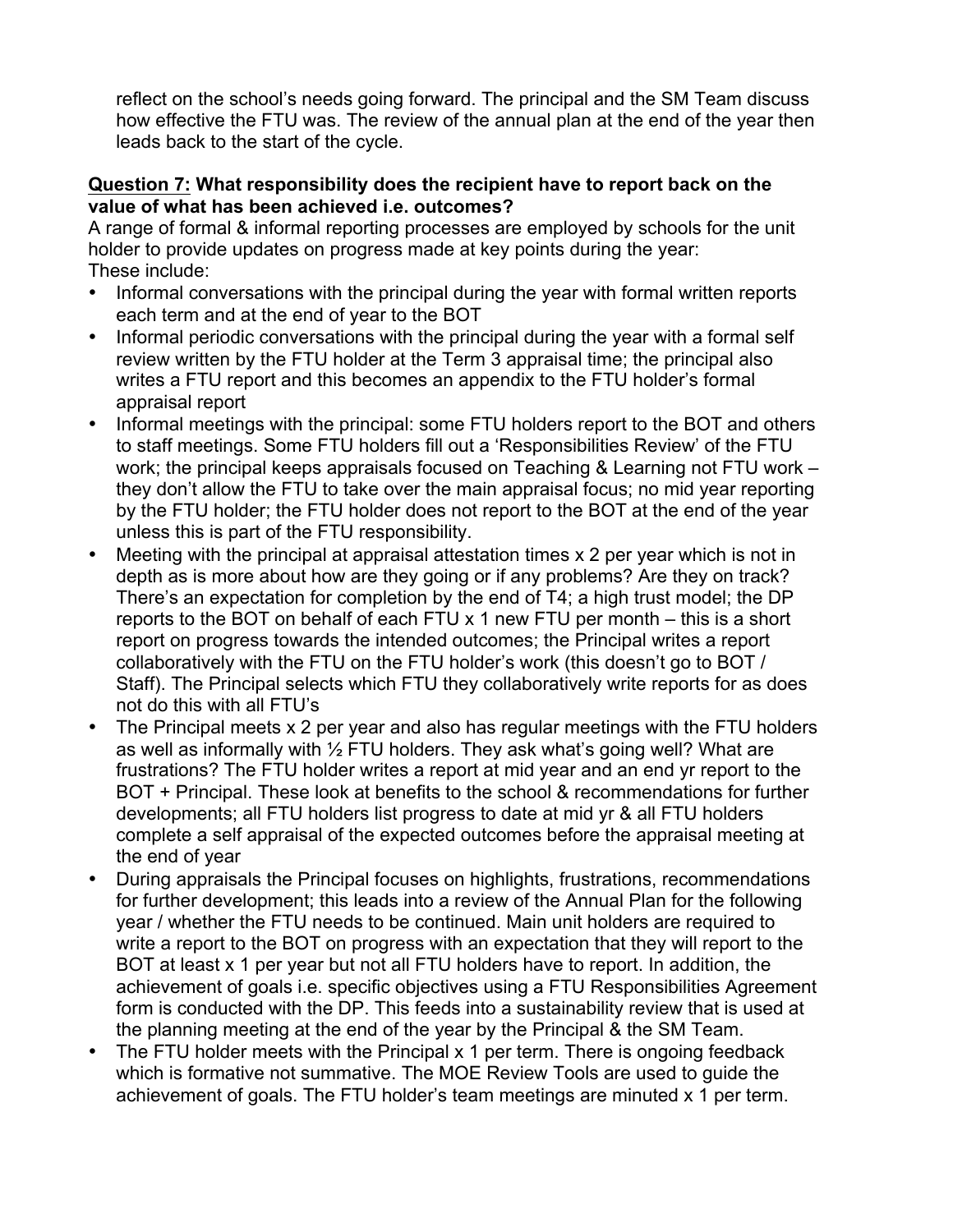### **Question 8: How does the Principal separate the FTU leadership out of those who already have the leadership?**

• Most schools didn't distinguish between who can apply for a FTU. In the majority of schools the FTU's were made available to all teachers to apply for whether or not they were already receiving permanent management units.

The reasons given were that the best people get the job; is about the role not the person; enables the school to tap into the experience of its school leaders; is for roles that are the largest with more leadership than others. One school commented that as the FTU roles are differentiated to meet the school's needs each year that over a period of five years most teachers would have the opportunity to apply for a FTU in an area, which they could lead.

- Two schools made the FTU's available to non- unit holders initially as they wanted to encourage non-unit holders to become leaders / then if no one applied the unit holders are entitled to apply for the FTU.
- In all schools there is an expectation that everyone has to have a share of the Responsibility/Delegation roles. They learn to be a leader by being a leader – there's NOT always going to be a unit attached.

# **Conclusion:**

# **Implications for West Eyreton School:**

As a result of the sabbatical this opportunity has enabled me to reflect on current systems, to make improvements & to develop innovative approaches for allocating and monitoring fixed term units for staff:

- The outcome of this sabbatical has resulted in a more consultative approach being implemented for staff including a more robust unit allocation & monitoring process.
- The unit allocation process will be more transparent for staff
- Discussions with principals have clarified some ambiguities and reinforced existing good practice
- A flow chart outlining the process for managing units for West Eyreton School has been developed using the research from this sabbatical – this provides a clear process and achieves the purpose & rationale of this sabbatical.